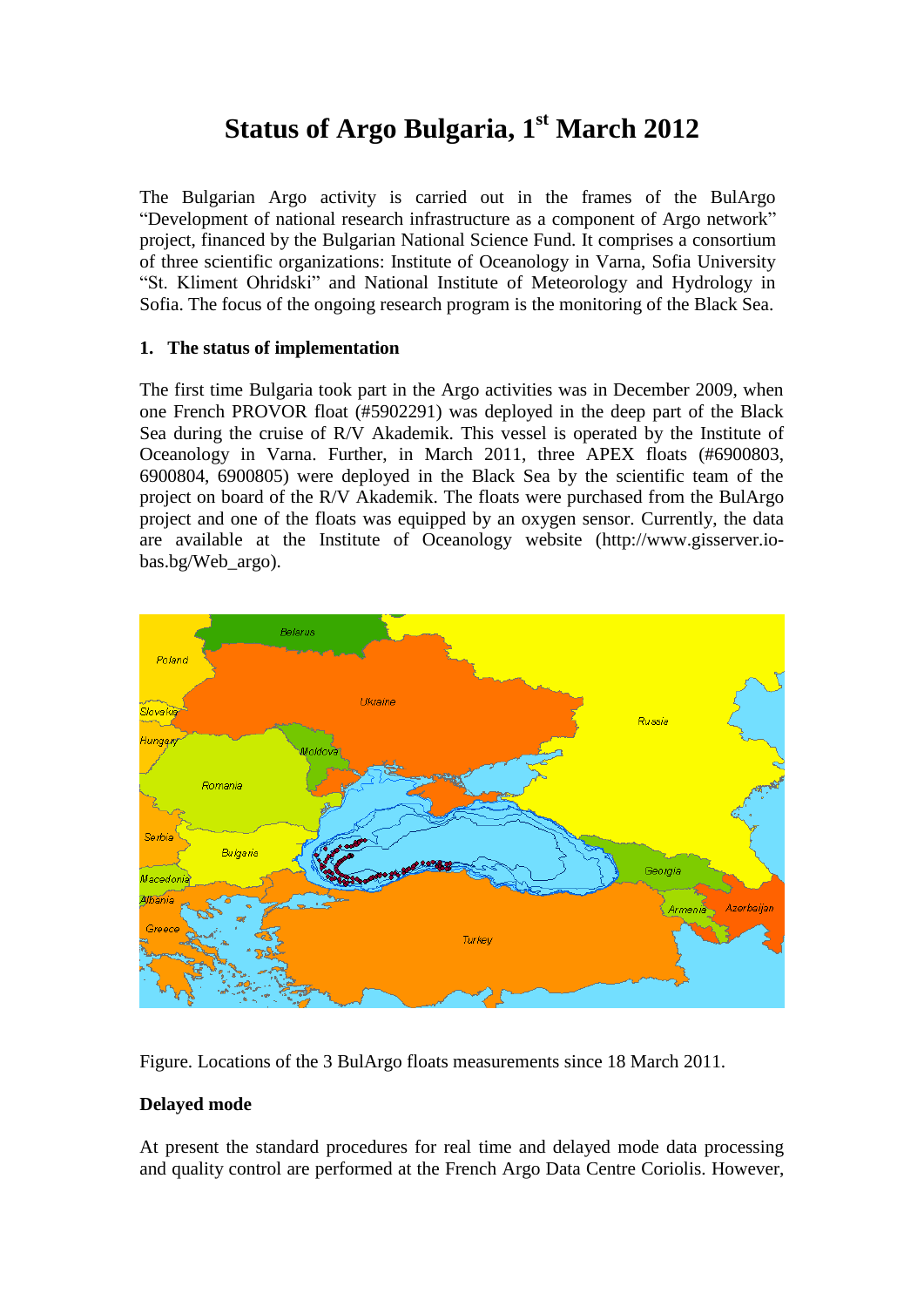the procedures are being revised by the competent staff to account for the Black Sea regional characteristics

## **2. Present level of and future prospects for national funding for Argo**

BulArgo project covers the period 2010-2012 and it is financed by the Bulgarian National Science Fund initially with 200 kEuro. Unfortunately due to the financial crisis the overall sum was decreased by 40% for the second half of the project. Thus four floats in total will be deployed in the Black Sea in the frame of this activity. The logistics will be provided by the Institute of Oceanology in Varna. The BulArgo project comprises a consortium of three research organizations: Institute of Oceanology in Varna, University of Sofia "St. Kliment Ohridski" and National Institute of Meteorology and Hydrology in Sofia

Extensive collaboration with the Bulgarian Ministry of Education, Youth and Science during the Euro-Argo preparation phase project has lead to an agreement at ministerial level that Bulgaria joins the Euro-Argo ERIC as a full member, thus a support for the membership fee and the deployment of 3 floats per year in the Black Sea has been ensured.

## **3. Summary of deployment plans**

Bulgarian activities focus on the Black Sea. In December 2009, in the frame of a collaborative effort with France, Bulgaria deployed one PROVOR float (#5902291) in the deep part of the Black Sea, providing support and logistics during the cruise of R/V Akademik, organized by the Institute of Oceanology in Varna. After the beginning of the BulArgo project, in March 2011 three APEX floats (#6900803, 6900804, 6900805) were deployed in the Black Sea. This activity was performed by the researchers in the project on board of the R/V Akademik. Apart from the standard CTD measurements, one of the floats was equipped by an oxygen sensor.

Float deployment in 2012 will follow the national plans in the frame of BulArgo (one float). Additional deployment is foreseen of four floats provided by the OGS-Italy. Deployments activities (three deployments altogether) are expected to start in the spring of 2012 and will continue until fall 2012.

Additionally, BulArgo will further establish infrastructures together with the Black Sea regional partners, and substantial enhancement of this activity is expected to happen if the submitted regional infrastructure project (Black Sea Argo) is accepterd. In the the frame of this two years project 10 floats are planed. Further activities will be organized in the E-AIMS if accepted.

#### **4. Data management**

The data from the floats deployed under the BulArgo project are available at the Institute of Oceanology website (http://www.gisserver.io-bas.bg/Web\_argo). The standard procedures for real time data processing and quality control are performed at the French Argo Data Centre (www.coriolis.eu.org). Collaboration with the scientists at MedArgo data center is ongoing to allow for processing data also in MedArgo. At the moment the data quality procedures are being revised by the competent staff to account for the Black Sea regional characteristics.